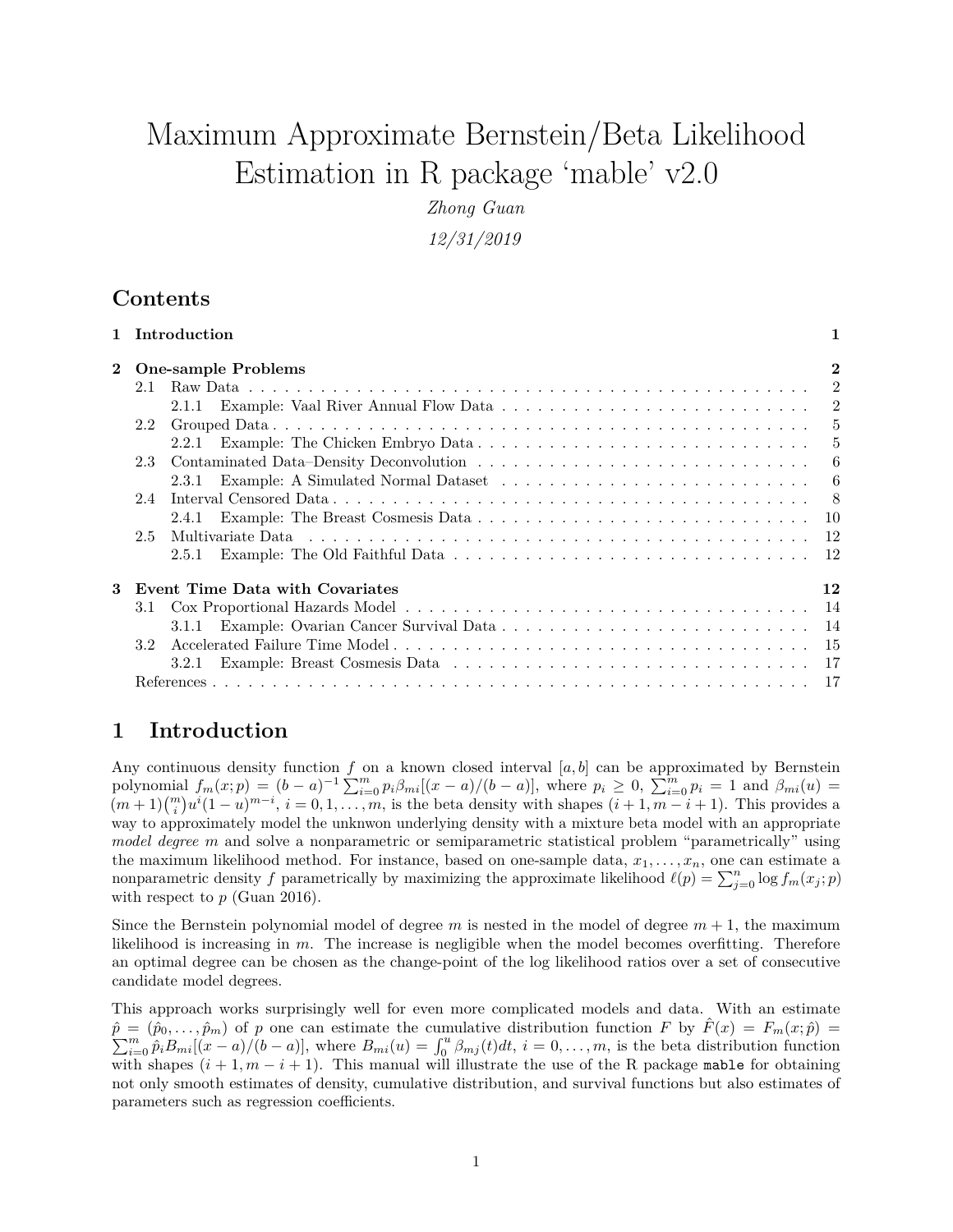# <span id="page-1-0"></span>**2 One-sample Problems**

# <span id="page-1-1"></span>**2.1 Raw Data**

Let  $x_1, \ldots, x_n$  be a sample from a population with cumulative distribution function *F* and density function *f* on [*a, b*]. If [*a, b*] is unknown we choose [*a, b*]  $\supset$  [ $x_{(1)}$ ,  $x_{(n)}$ ], where  $x_{(1)}$  and  $x_{(n)}$  are the minimum and maximum statistics, respectively.

## <span id="page-1-2"></span>**2.1.1 Example: Vaal River Annual Flow Data**

For the annual flow data of Vaal River at Standerton as given by Table 1.1 of Linhart and Zucchini [\(1986\)](#page-17-0) give the flow in millions of cubic metres,

**data**(Vaal.Flow) **head**(Vaal.Flow, 3)

## Year Flow ## 1 1905 222 ## 2 1906 1094 ## 3 1907 452

we want to estimate the density and the distribution functions of annual flow

```
vaal<-mable(Vaal.Flow$Flow, M = c(2,100), interval = c(0, 3000), IC = "all",
       controls = mable.ctrl(sig.level = 1e-8, maxit = 2000, eps = 1.0e-9))
```
Here we truncate the density by interval=c(0, 3000) and choose an optimal degree *m* among the candidate degrees M[1]:M[2] using the method of change-point. The maximum number of iterations is maxit and the convergence criterion is eps for each *m* of M[1]:M[2]. The search of an optimal degree stops when the *p*-value pval of change-point test falls below the specified significance level sig.level or the largest degree, M[2], has been reached. If the latter occurs a warning message shows up. In this case we should check the last value of pval. In the above example, we got warning message and the last pval,  $1.3396916 \times 10^{-8}$ , which is small enough. The selected optimal degree is  $m = 19$ . One can also look at the Bayesian information criteria, BIC, and other information criteria, Akaike information criterion AIC and Hannan–Quinn information criterion QHC, at each candidate degree. These information criteria are not reliable due to the difficulty of determining the model dimension. The plot method for mable class object can visualize some of the results.

```
op <- par(mfrow = c(1,2))
layout(rbind(c(1, 2), c(3, 3)))
plot(vaal, which = "likelihood", cex = .5)
plot(vaal, which = "change-point", lgd.x = "topright")
hist(Vaal.Flow$Flow, prob = TRUE, xlim = c(0,3000), ylim =c(0,.0022), breaks =100*(0:30),
   main = "Histogram and Densities of the Annual Flow of Vaal River",
   border = "dark grey", lwd = 1, xlab = "Flow", ylab = "Density", col = "light grey")lines(density(x<-Vaal.Flow$Flow, bw = "nrd0", adjust = 1), lty = 2, col = 2, lwd = 2)lines(y<-seq(0, 3000, length=100), dlnorm(y, mean(log(x)), sqrt(var(log(x)))),
    lty = 4, col = 4, lwd = 2plot(vaal, which = "density", add = TRUE, lwd = 2)
legend("topright", lty = c(1, 4, 2), col = c(1, 4, 2), bty = "n", lwd = 2,
c(expression(paste("MABLE: ",hat(f)[B])), expression(paste("Log-Normal: ",hat(f)[P])),
    expression(paste("KDE: ",hat(f)[K]))))
```
**par**(op)

In Figure [1,](#page-2-0) the unknown density f is estimated by MABLE  $\hat{f}_B$  using optimal degrees  $m = 19$  selected using the exponential change-point method, the parametric estimate using Log-Normal model and the kernel density estimate KDE:  $\hat{f}_K$ .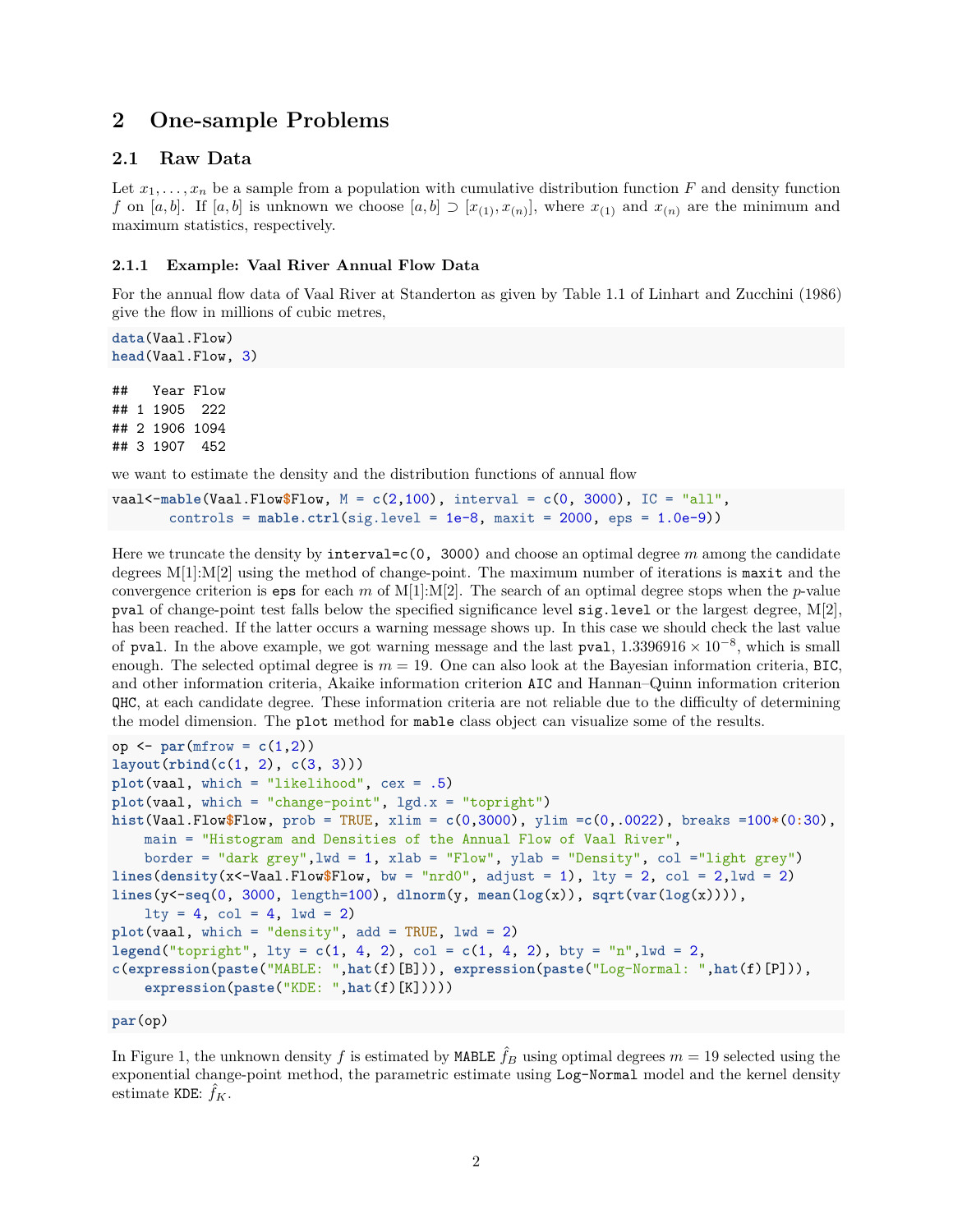

**Histogram and Densities of the Annual Flow of Vaal River**



<span id="page-2-0"></span>Figure 1: Vaal River Annual Flow Data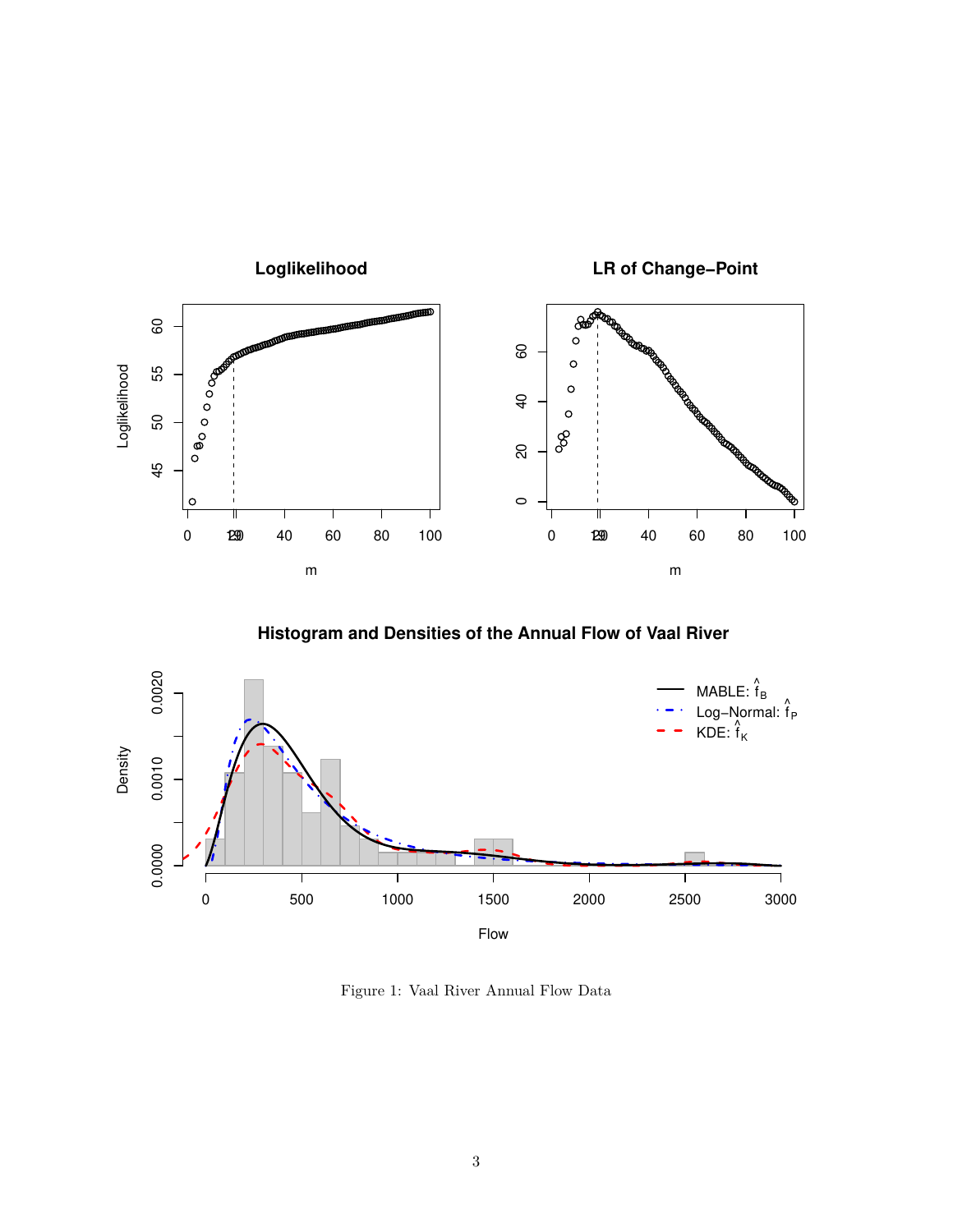# **AIC, BIC, QHC, and LR**



<span id="page-3-0"></span>Figure 2: AIC and BIC based on Vaal River Data

We can also look at the plots of AIC, BIC, and QHC, and likelihood ration(LR) of gamma change-point.

```
M <- vaal$M[1]:vaal$M[2]
aic <- vaal$ic$AIC
bic <- vaal$ic$BIC
qhc <- vaal$ic$QHC
vaal.gcp <- optim.gcp(vaal) # choose m by gamma change-point model
lr <- vaal.gcp$lr
plot(M, \text{aic}, \text{cex} = 0.7, \text{col} = 1, \text{xlab} = "m", \text{ylab} = "", \text{ylim} = c(\text{ymin}\text{-min}(\text{aic}, \text{bic}, \text{qhc}, \text{lr}),ymax<-max(aic,bic,qhc,lr)), main = "AIC, BIC, QHC, and LR")
points(M, bic, pch = 2, cex = 0.7, col = 2)points(M, qhc, pch = 3, cex = 0.7, col = 3)points(M[-1], 1r, pch = 4, cex = 0.7, col = 4)segments(which.max(aic)+M[1]-1->m1, ymin, m1, max(aic), lty = 2)
segments(which.max(bic)+M[1]-1->m2, ymin, m2, max(bic), lty = 2, col = 2)
segments(which.max(qhc)+M[1]-1->m3, ymin, m3, max(qhc), lty = 2, col = 3)
segments(which.max(lr)+M[1]->m4, ymin, m4, max(lr), lty = 2, col = 4)
axis(1, c(m1,m2, m3, m4), as.character(c(m1,m2,m3,m4)), col.axis = 4)
legend("topright", pch=c(1,2,3,4), c("AIC", "BIC", "QHC", "LR"), bty="n", col=c(1,2,3,4))
```
From Figure [2](#page-3-0) we see that the gamma change-point method gives the same optimal degree  $m = 19$  as the exponential method; BIC and QHC give the same degree  $m = 11$ ; the degree  $m = 16$  selected by AIC method is closer to the one selected by change-point methods. From this Figure we also see that unlike the LR plot the information criteria do not have clear peak points.

For any given degree *m*, one can fit the data by specifying M=m in mable() to obtain an estimate of *f*.

The summary method summary.mable prints and returns invisibly the summarized results.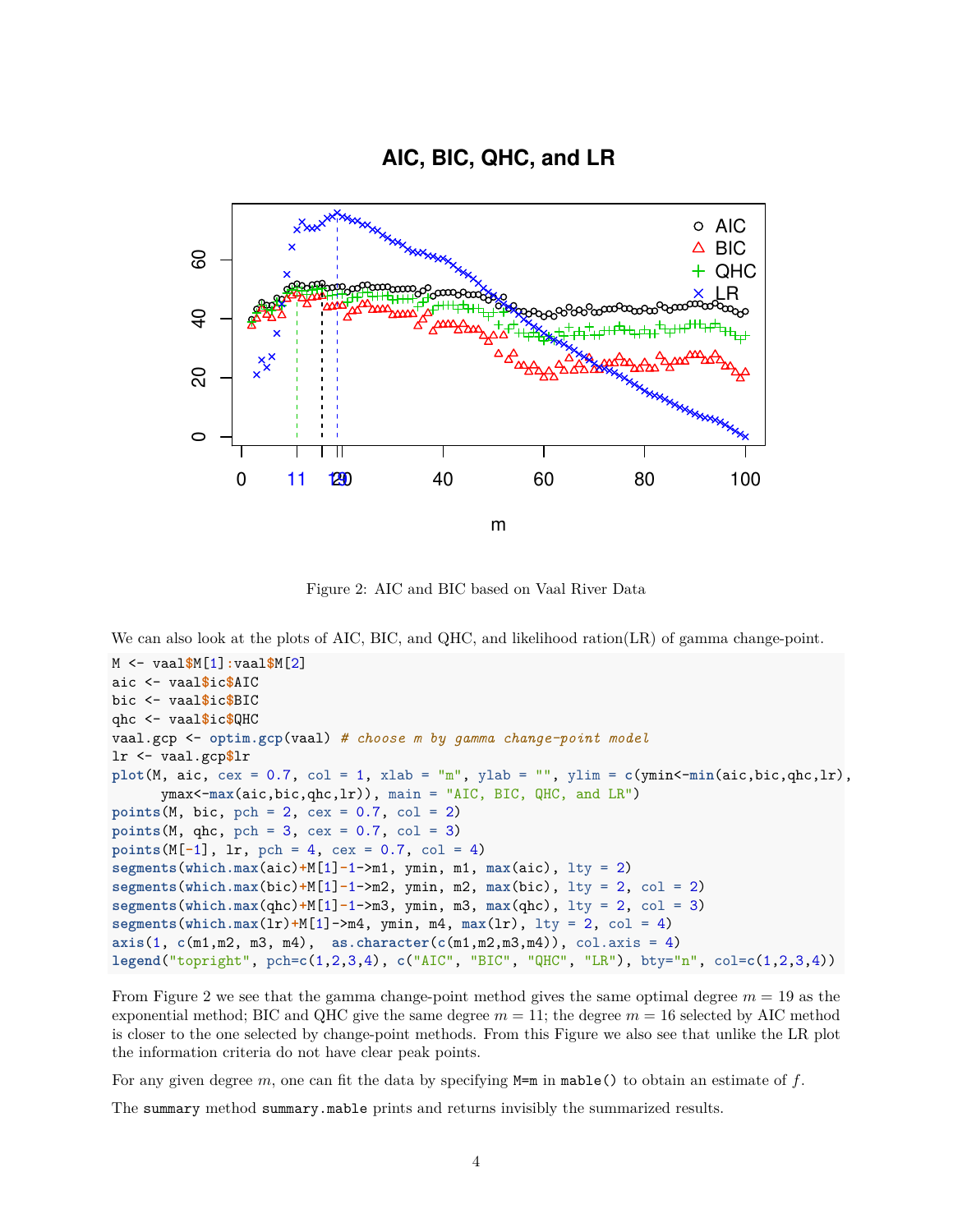**summary**(vaal)

```
## Call: mable() for raw data
## Obj Class: mable
## Input Data: Vaal.Flow$Flow
## Dimension of data: 1
## Optimal degree m: 19
## P-value of Change-point: 1.339692e-08
## Maximum loglikelihood: 56.81939
## MABLE of p: can be retrieved using name 'p'
## Note: the optimal model degree is selected by the method of change-point.
```
The mixing proportions, the coefficients of the Bernstein polynomials,  $p$  can be obtained as either  $p \leftarrow \text{vaalgp}$ 

p<-vaal**\$**p p

## [1] 6.663285e-142 1.049278e-01 7.594313e-01 2.309036e-08 2.508190e-16 ## [6] 7.193781e-21 1.714946e-20 1.049294e-07 1.202354e-01 1.097612e-22 ## [11] 3.689377e-96 2.261275e-228 0.000000e+00 0.000000e+00 0.000000e+00 ## [16] 5.038406e-234 1.226874e-39 1.540542e-02 4.734984e-197 0.000000e+00

or summary(res)\$p.

# <span id="page-4-0"></span>**2.2 Grouped Data**

With a grouped dataset, a frequency table of data from a continuous population, one can estimate the density from histogram using mable.group() with an optimal degree *m* chosen from M[1]:M[2] or with a given degree *m* using M=m (Guan [2017\)](#page-17-1).

### <span id="page-4-1"></span>**2.2.1 Example: The Chicken Embryo Data**

Consider the chicken embryo data contain the number of hatched eggs on each day during the 21 days of incubation period. The times of hatching  $(n = 43)$  are treated as grouped by intervals with equal width of one day. The data were studied first by Jassim et al. [\(1996\)](#page-17-2). Kuurman et al. [\(2003\)](#page-17-3) and Lin and He [\(2006\)](#page-17-4) also analyzed the data using the minimum Hellinger distance estimator, in addition to other methods assuming some parametric mixture models including Weibull model.

```
data(chicken.embryo)
head(chicken.embryo, 2)
## $day
## [1] 1 2 3 4 5 6 7 8 9 10 11 12 13 14 15 16 17 18 19 20 21
##
## $nT
## [1] 6 5 11 2 2 3 0 0 0 0 1 0 0 0 1 0 1 5 1 4 1
a \leftarrow 0b \le -21day <- chicken.embryo$day
nT <- chicken.embryo$nT
embryo<-mable.group(x = n), \text{breaks} = a:b, M=c(2,100), interval = c(a, b), IC = "aic",controls = mable.ctrl(sig.level = 1e-6, maxit = 2000, eps = 1.0e-7))
Day <- rep(day,nT)
op <- par(mfrow = c(1,2), lwd = 2)
layout(rbind(c(1, 2), c(3, 3)))
```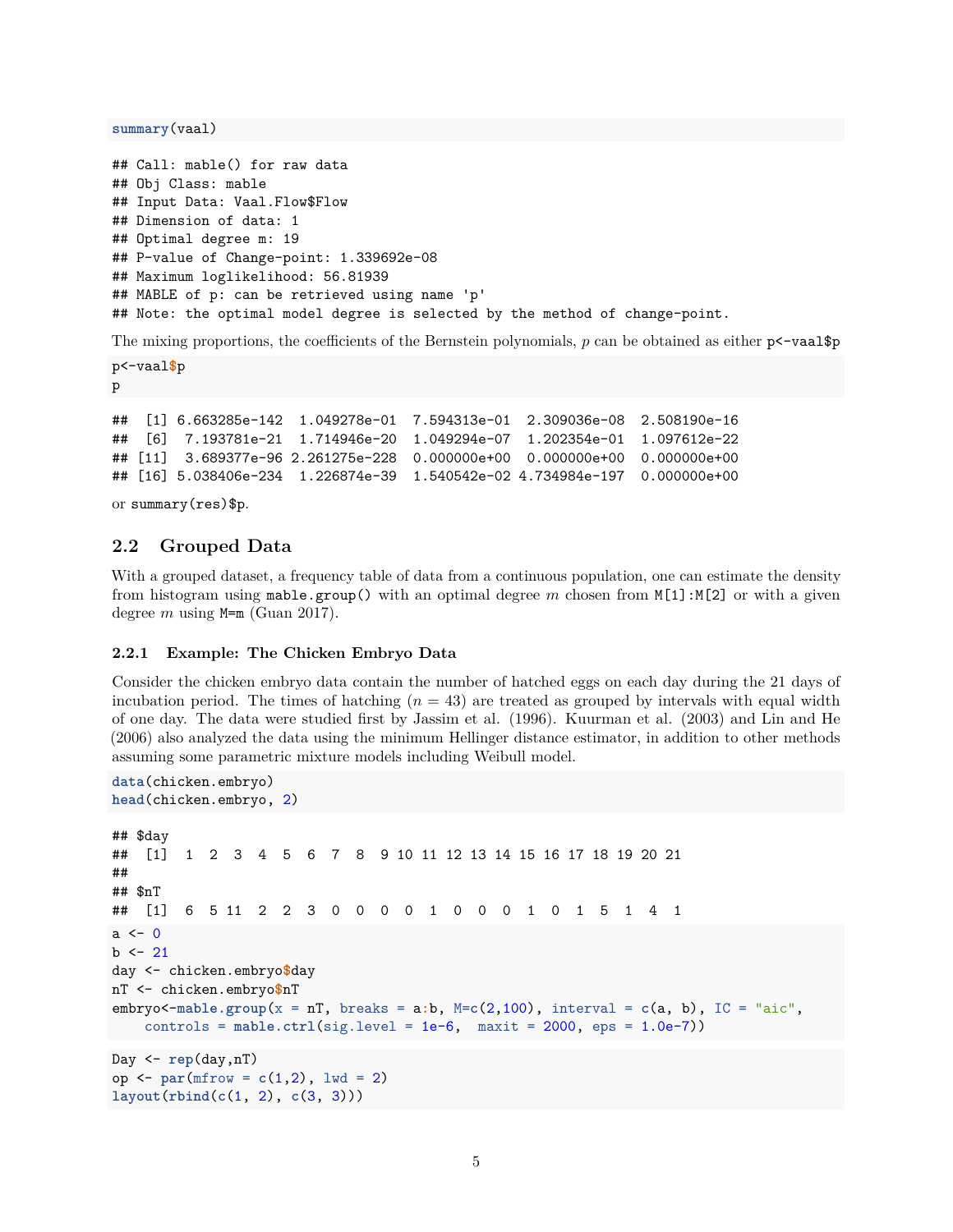```
plot(embryo, which = "likelihood")
plot(embryo, which = "change-point")
fk \leq density(x = rep((0:20) + .5, nT), bw = "sj", n = 101, from = a, to = b)
hist(Day, breaks = seq(a,b, length = 12), freq = FALSE, col = "grey", border = "white",
     main = "Histogram and Density Estimates")
plot(embryo, which = "density", cex = 0.7, add = TRUE)
lines(fk, 1ty = 2, col = 2)\text{Legend}(" \text{top", lty = } c(1:2), c(" \text{MABLE", "Kernel"), bty = "n", col = <math>c(1:2)</math>)
```
**par**(op)

We see in Figure [4](#page-7-1) that AIC and gamma change-point method give the same optimal degree as the one,  $m =$ 13, given by the exponential change-point method. However, BIC fails in choosing a useful model degree.

```
M <- embryo$M[1]:embryo$M[2]
aic <- embryo$ic$AIC
bic <- embryo$ic$BIC
res.gcp <- optim.gcp(embryo) # choose m by gamma change-point model
lr <- res.gcp$lr
plot(M, \text{aic}, \text{cex} = 0.7, \text{col} = 1, \text{xlab} = \text{"m", ylab} = \text{"", ylim} = c(\text{ymin}\{-\text{min}(aic, bic, lr),ymax<-max(aic,bic,lr)), main = "AIC, BIC, and LR")
points(M, bic, pch = 2, cex = 0.7, col = 2)
points(M[-1], lr, pch = 3, cex = 0.7, col = 4)
segments(which.max(aic)+M[1]-1->m1, ymin, m1, max(aic), lty = 2)
segments(which.max(bic)+M[1]-1->m2, ymin, m2, max(bic), lty = 2, col = 2)
segments(which.max(lr)+M[1]->m3, ymin, m3, max(lr), lty = 2, col = 4)
axis(1, c(m1,m2, m3), as.character(c(m1,m2,m3)), col.axis = 4)
legend("right", pch = 1:3, c("AIC", "BIC", "LR"), bty = "n", col = c(1,2,4))
```
The results are summarized as follows.

**summary**(embryo)

## Call: mable.group() for grouped data ## Obj Class: mable ## Input Data: nT ## Dimension of data: 1 ## Optimal degree m: 13 ## P-value of Change-point: 9.925959e-07 ## Maximum loglikelihood: -107.318 ## MABLE of p: can be retrieved using name 'p' ## Note: the optimal model degree is selected by the method of change-point.

## <span id="page-5-0"></span>**2.3 Contaminated Data–Density Deconvolution**

Consider the additive measurement error model  $Y = X + \epsilon$ , where *X* has an unknown distribution *F*,  $\epsilon$ has a known distribution *G*, and *X* and  $\epsilon$  are independent. We want to estimate density  $f = F'$  based on independent observations,  $y_i = x_i + \epsilon_i$ ,  $i = 1, ..., n$ , of Y, where  $x_i$ 's and  $\epsilon_i$ 's are unobservable. mable.decon() implements the method of Guan [\(2019a\)](#page-17-5) and gives an estimate of the density *f* using the approximate Bernstein polynomial model.

<span id="page-5-1"></span>**2.3.1 Example: A Simulated Normal Dataset**

**set.seed**(123) mu <- 1; sig <- 2; a <- mu **-** sig**\***5; b <- mu **+** sig**\***5;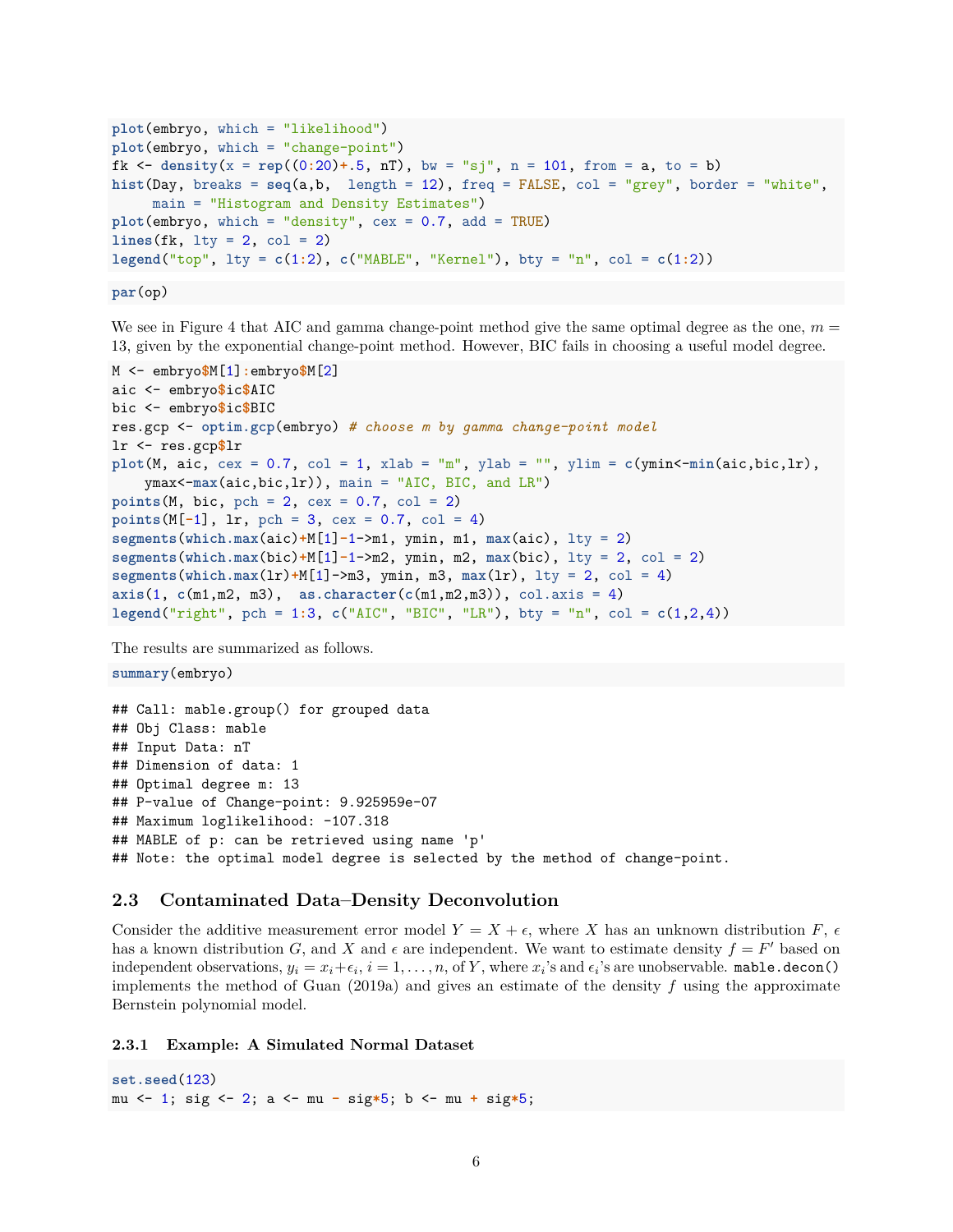

**Histogram and Density Estimates**



Figure 3: Chicken Embryo Data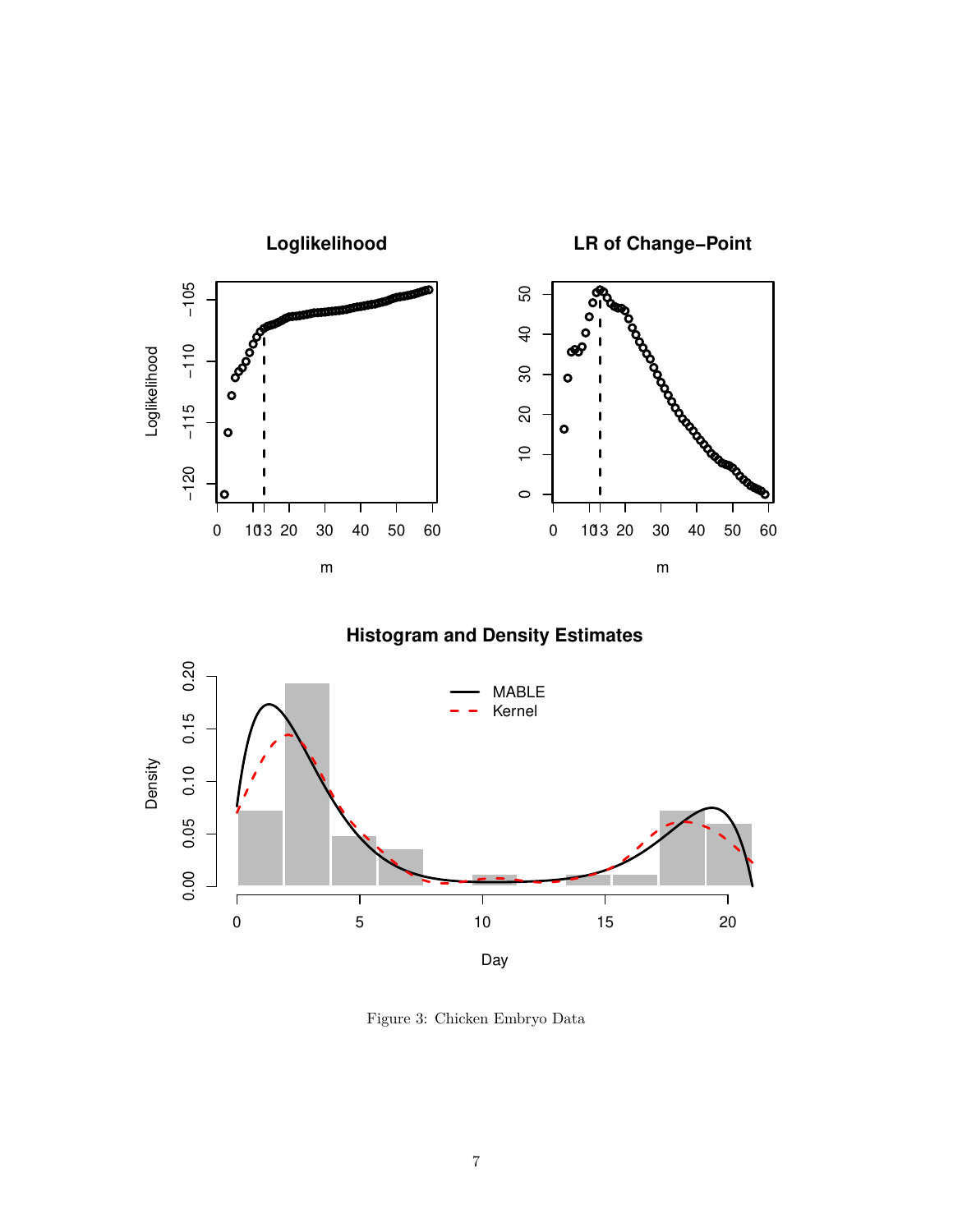# **AIC, BIC, and LR**



<span id="page-7-1"></span>Figure 4: AIC and BIC based on Chicken Embryo Data

```
gn \leftarrow function(x) dnorm(x, 0, 1)n \le -50;
x <- rnorm(n, mu, sig); e <- rnorm(n); y <- x + e;
decn \leq mable.decon(y, gn, interval = c(a,b), M = c(5, 50))
op <- par(mfrow = c(2,2), lwd = 2)
plot(decn, which = "likelihood")
plot(decn, which = "change-point", lgd.x = "right")
plot(xx<-seq(a, b, length = 100), yy<-dnorm(xx, mu, sig), type = "l", xlab = "x",
    ylab = "Density", ylim = c(0, max(yy)*1.1))
plot(decn, which = "density", add = TRUE, lty = 2, col = 2)
# kernel density based on pure data
lines(density(x), 1ty = 5, col = 4)legend("topright", bty = "n", lty = c(1,2,5), col = c(1,2,4), c(expression(f),
    expression(hat(f)), expression(tilde(f)[K])))
plot(xx, yy<-pnorm(xx, mu, sig), type = "l", xlab = "x", ylab = "Distribution Function")
plot(decn, which = "cumulative", add = TRUE, lty = 2, col = 2)
legend("bottomright", bty = "n", lty = c(1,2), col = c(1,2), c(expression(F),
    expression(hat(F))))
```
**par**(op)

# <span id="page-7-0"></span>**2.4 Interval Censored Data**

When data are interval censored, the "interval2" type observations are of the form  $(l, u)$  which is the interval containing the event time. Data is uncensored if  $l = u$ , right censored if  $u = \text{Inf}$  or  $u = \text{NA}$ , and left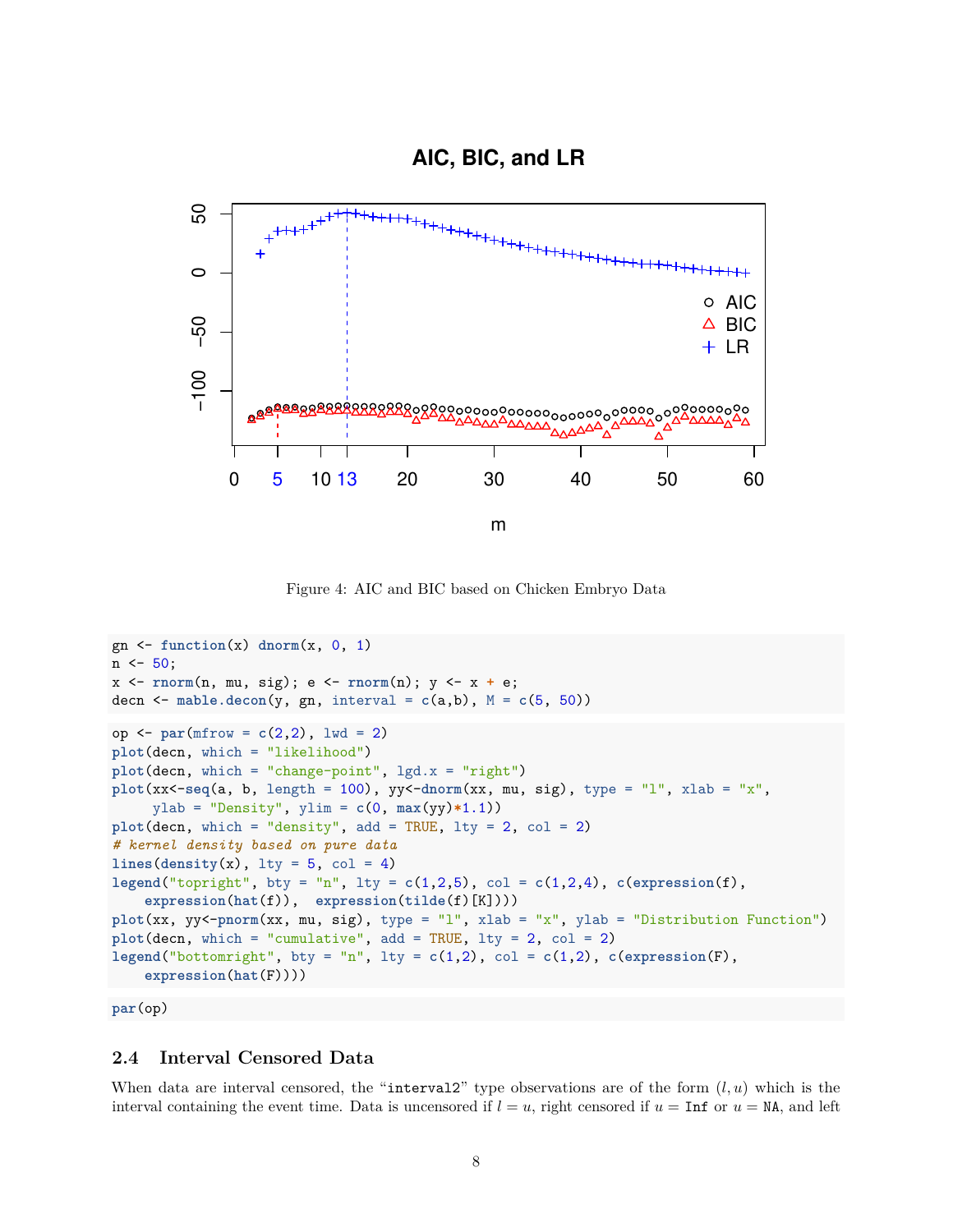

Figure 5: Simulated Normal Data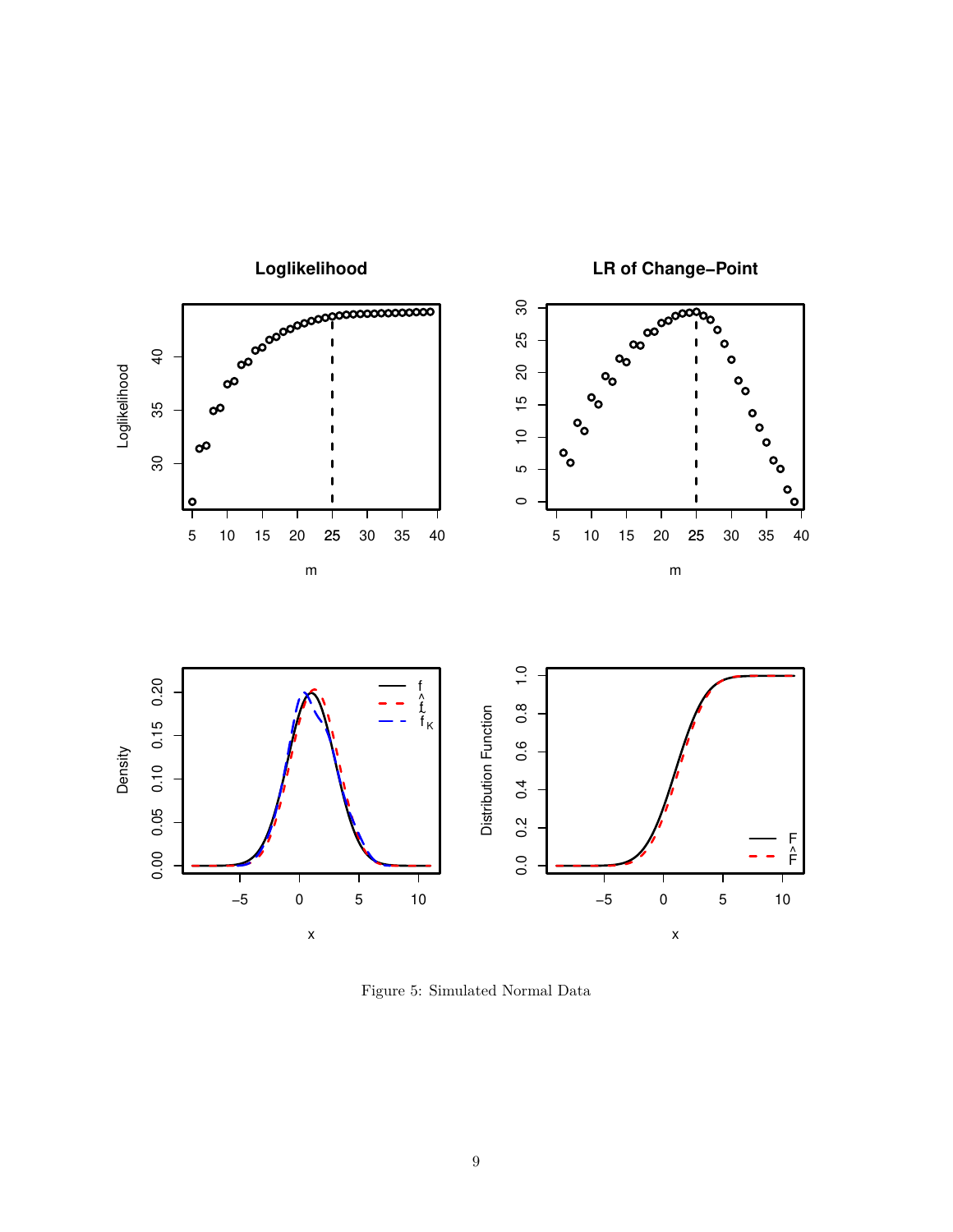censored data if  $l = 0$ .

Let  $f(t)$  and  $F(t) = 1 - S(t)$  be the density and cumulative distribution functions of the event time, respectively, on  $(0, \tau)$ , where  $\tau \leq \infty$ . If  $\tau$  is unknown or  $\tau = \infty$ , then  $f(t)$  on  $[0, \tau_n]$  can be approximated by  $fm(t;p) = \tau_n^{-1} \sum_{i=0}^m p_i \beta_{mi}(t/\tau_n)$ , where  $p_i \ge 0$ ,  $i = 0, ..., m$ ,  $\sum_{i=0}^m p_i = 1 - p_{m+1}$ , and  $\tau_n$  is the largest observation, either uncensored time, or right endpoint of interval/left censored, or left endpoint of right censored time. So we can approximate  $S(t)$  on  $[0, \tau]$  by  $Sm(t; p) = \sum_{i=0}^{m+1} p_i \bar{B}_{mi}(t/\tau)$ , where  $\bar{B}_{mi}(u) = 1 - \int_0^u \beta_{mj}(t) dt$ ,  $i = 0, \ldots, m$ , is the beta survival function with shapes  $(i + 1, m - i + 1)$ ,  $\bar{B}_{m,m+1}(t) = 1$ ,  $p_{m+1} = 1 - \pi$ , and  $\pi = F(\tau_n)$ . For data without right-censored time,  $p_{m+1} = 1 - \pi = 0$ . The search for optimal degree *m* among M=c(m0,m1) using the method of change-point is stopped if either m1 is reached or the test for change-point results in a p-value pval smaller than sig.level. Guan [\(2019b\)](#page-17-6) proposed a method, as a special case of a semiparametric regression model, for estimating *p* with an optimal degree *m*. The method is implemented in R function mable.ic().

#### <span id="page-9-0"></span>**2.4.1 Example: The Breast Cosmesis Data**

Consider the breast cosmesis data as described in Finkelstein and Wolfe [\(1985\)](#page-16-3) is used to study the cosmetic effects of cancer therapy. The time-to-breast-retractions in months (*T*) were subject to interval censoring and were measured for 94 women among them 46 received radiation only  $(X = 0)$  (25 right-censored, 3 leftcensored and 18 interval censored) and 48 received radiation plus chemotherapy (*X* = 1) (13 right-censored, 2 left-censored and 33 interval censored). The right-censored event times were for those women who did not experienced cosmetic deterioration.

Load package interval to access Breast Cosmesis Data. We fit the two-sample data separately.

```
library(interval)
```

```
## Loading required package: survival
## Loading required package: perm
## Loading required package: Icens
## Loading required package: MLEcens
data(bcos)
head(bcos, 3)
## left right treatment
## 1 45 Inf Rad
## 2 6 10 Rad
## 3 0 7 Rad
bc.res0 \leq mable.ic(bcos[bcos$treatment == "Rad",1:2], M = c(1,50), IC = "none")
bc.res1 <- mable.ic(bcos[bcos$treatment == "RadChem",1:2], M = c(1,50), IC = "none")
As the warning message suggested, we check the pval. The pval when the search stopped is 0.0452.
op <- par(mfrow = c(2,2),lwd = 2)
plot(bc.res0, which = "change-point", lgd.x = "right")
plot(bc.res1, which = "change-point", lgd.x = "right")
```
**par**(op)

**plot**(bc.res0, which = "survival", xlab = "Months", ylim = **c**(0,1), main = "Radiation Only") **plot**(bc.res1, which = "survival", xlab = "Months", main = "Radiation and Chemotherapy")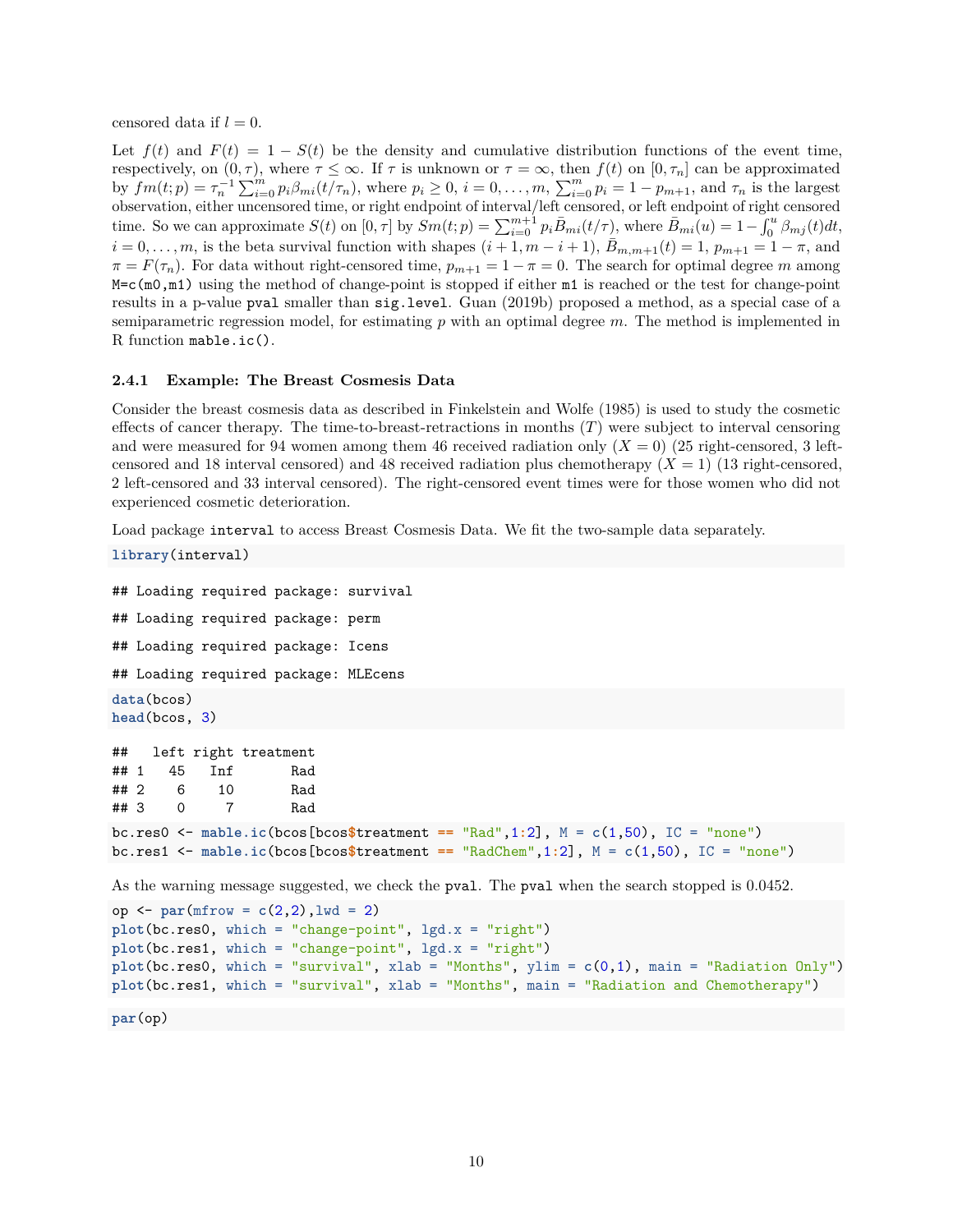

**LR of Change−Point**

**LR of Change−Point**

Figure 6: Breast Cosmesis Data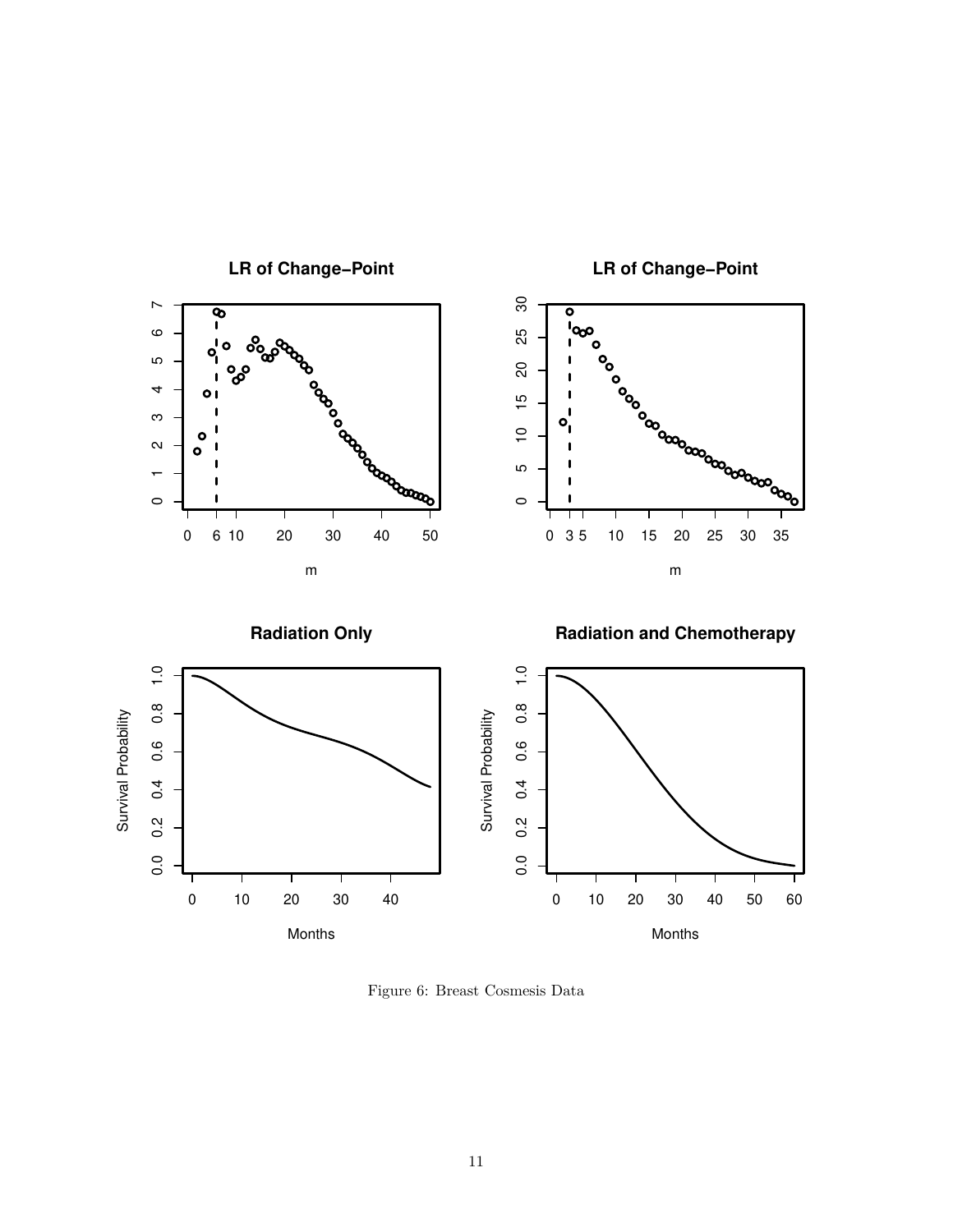# <span id="page-11-0"></span>**2.5 Multivariate Data**

A *d*-variate density *f* on a hyperrectangle  $[a, b] = [a_1, b_1] \times \cdots \times [a_d, b_d]$  can be approximated by a mixture of d-variate beta densities on [a, b],  $\beta_{mj}(x;a,b) = \prod_{i=1}^d \beta_{m_i,j_i}[(x_i - a_i)/(b_i - a_i)]/(b_i - a_i)$ , with proportions  $p(j_1, \ldots, j_d)$ ,  $0 \le j_i \le m_i, i = 1, \ldots, d$ . Because all the marginal densities can be approximated by Bernstein polynomials, we can choose optimal degree  $m_i$  based on observations of the *i*-th component of x. For the *i*-th marginal density, an optimal degree is selected using mable(). Then fit the data using EM algorithm with the selected optimal degrees  $m = (m_1, \ldots, m_d)$  to obtain a vector p of the mixture proportions  $p(j_1, \ldots, j_d)$ , arranged in the lexicographical order of  $j = (j_1, \ldots, j_d)$ ,  $(p_0, \ldots, p_{K-1})$ , where  $K = \prod_{i=1}^d (m_i + 1)$ . The proposed method of Wang and Guan [\(2019\)](#page-17-7) is implemented by function mable.mvar().

## <span id="page-11-1"></span>**2.5.1 Example: The Old Faithful Data**

```
data(faithful)
head(faithful, 3)
## eruptions waiting
## 1 3.600 79
## 2 1.800 54
## 3 3.333 74
a <- c(0, 40); b <- c(7, 110)
#faith2 <- mable.mvar(faithful, M = c(70,50), interval = cbind(a,b))
faith2 <- mable.mvar(faithful, M = c(46,19), search =F, interval = cbind(a,b))
```

```
plot(faith2, which = "density")
```
The density surface for two-dimensional data can be plot using the plot method (see Figur[e7\)](#page-12-0). The summarized results are given below.

**summary**(faith2)

```
## Call: mable.mvar() for multivariate data
## Obj Class: mable
## Input Data: eruptions waiting
## Dimension of data: 2
## Optimal degrees:
## eruptions waiting
## m 46 19
## P-value of Change-point: 0
## Maximum loglikelihood:
## MABLE of p: can be retrieved using name 'p'
## Note: the optimal model degree is selected by the method of change-point.
```
# <span id="page-11-2"></span>**3 Event Time Data with Covariates**

Let *T* be an event time and *X* be an associated *d*-dimensional covariate with distribution  $H(x)$  on  $\mathcal X$ . We denote the marginal and the conditional survival functions of *T*, respectively, by  $S(t) = F(t) = 1 - F(t) = \Pr(T > t)$ and  $S(t|x) = F(t|x) = 1 - F(t|x) = \Pr(T > t | X = x)$ . Let  $f(t|x)$  denote the conditional density of a continuous *T* given *X* = *x*. The conditional cumulative hazard function and odds ratio, respectively,  $\Lambda(t|x) = -\log S(t|x)$ and  $O(t|x) = S(t|x)/[1 - S(t|x)]$ . We will consider the general situation where the event time is subject to interval censoring. The observed data are  $(X, Y)$ , where  $Y = (Y_1, Y_2]$ ,  $0 \le Y_1 \le Y_2 \le \infty$ . The reader is referred to Huang and Wellner [\(1997\)](#page-17-8) for a review and more references about interval censoring. Special cases are right-censoring  $Y_2 = \infty$ , left-censoring  $Y_1 = 0$ , and current status data.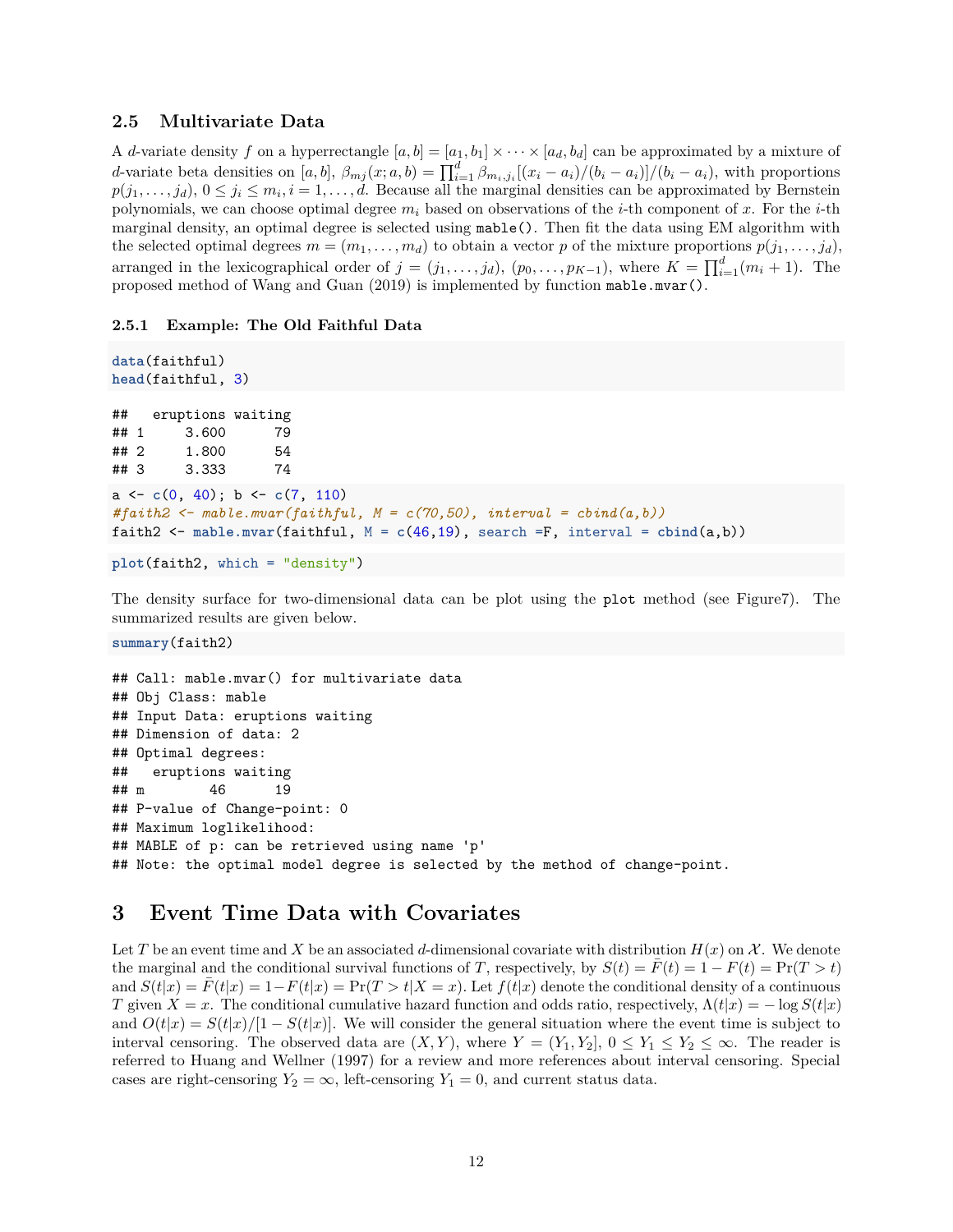

 $MABLE$ 

<span id="page-12-0"></span>Figure 7: Density Estimate based on the Old Faithful Data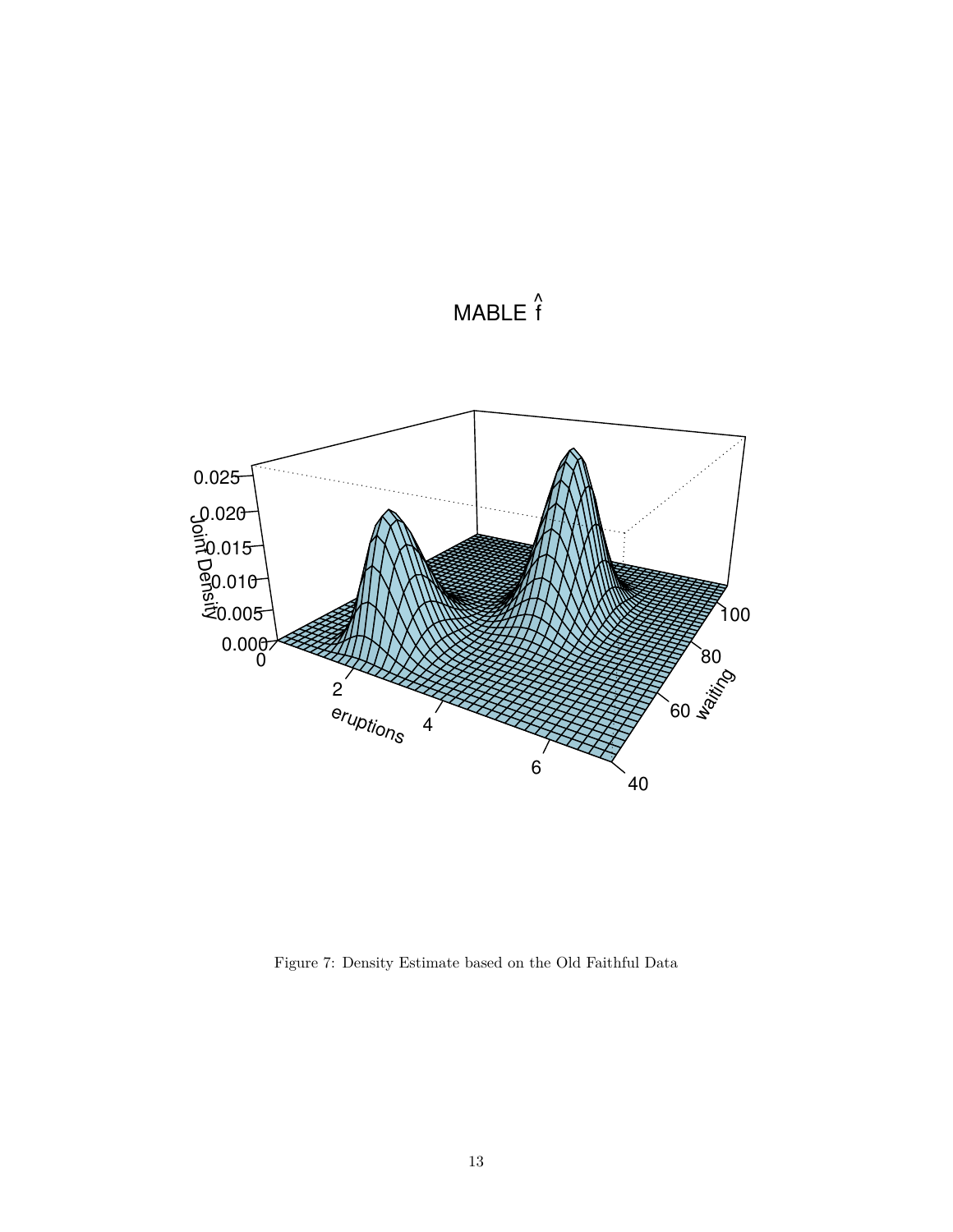## <span id="page-13-0"></span>**3.1 Cox Proportional Hazards Model**

Consider the Cox proportional hazard regression model (Cox [1972\)](#page-16-4)

$$
S(t|x) = S(t|x; \gamma, f_0) = S_0(t)^{\exp(\gamma^T \tilde{x})}, \qquad (1)
$$

where  $\gamma \in \mathbb{G} \subset \mathbb{R}^d$ ,  $\tilde{x} = x - x_0$ ,  $x_0$  is any fixed covariate value,  $f_0(\cdot) = f(\cdot|x_0)$  is the unknown baseline density and  $S_0(t) = \int_t^\infty f_0(s)ds$ . Define  $\tau = \inf\{t : F(t|x_0) = 1\}$ . It is true that  $\tau$  is independent of  $x_0$ ,  $0 < \tau \leq \infty$ , and  $f(t|x)$  have the same support  $[0, \tau]$  for all  $x \in \mathcal{X}$ . Let  $(x_i, y_i) = (x_i, (y_{i1}, y_{j2}]), i = 1, \ldots, n$ , be independent observations of  $(X, Y)$  and  $\tau_n \geq y_{(n)} = \max\{y_{i1}, y_{i2} : y_{i2} < \infty; i, j = 1, \ldots, n\}$ . Given any  $x_0$ , denote  $\pi = \pi(x_0) = 1 - S_0(\tau_n)$ . For integer  $m \ge 1$  we define  $\mathbb{S}_m \equiv \{(u_0, \ldots, u_m)^T \in \mathbb{R}^{m+1} : u_i \ge 1\}$  $(0, \sum_{i=0}^{m} u_i = 1.$ . Guan [\(2019b\)](#page-17-6) propose to approximate  $f_0(t)$  on  $[0, \tau_n]$  by  $f_m(t; p) = \tau_n^{-1} \sum_{i=0}^{m} p_i \beta_{mi}(t/\tau_n)$ , where  $p = p(x_0) = (p_0, \ldots, p_{m+1})$  are subject to constraints  $p \in \mathbb{S}_{m+1}$  and  $p_{m+1} = 1 - \pi$ . Here the dependence of  $\pi$  and  $p$  on  $x_0$  will be suppressed. If  $\pi < 1$ , although we cannot estimate the values of  $f_0(t)$  on  $(\tau_n, \infty)$ , we can put an arbitrary guess on them such as  $f_m(t; p) = p_{m+1}a(t - \tau_n), t \in (\tau_n, \infty)$ , where  $\alpha(\cdot)$  is a density on  $[0, \infty)$  such that  $(1 - \pi)\alpha(0) = (m + 1)p_m/\tau_n$  so that  $f_m(t;p)$  is continuous at  $t = \tau_n$ , e.g.,  $\alpha(t) = \alpha(0) \exp[-\alpha(0)t]$ . If *τ* is finite and known we choose  $\tau_n = \tau$  and specify  $p_{m+1} = 0$ . Otherwise, we choose  $\tau_n = y_{(n)}$ . For data without right-censoring or covariate we also have to specify  $p_{m+1} = 0$  due to its unidentifiability.

The above method is implemented in function mable.ph() which returns maximum approximate Bernstein likelihood estimates of (*γ, p*) with an optimal model degree *m* and a prespecified *m*, respectively. With a efficient estimate of *γ* obtained using other method, maple.ph() can be used to get an optimal degree *m* and a mable of *p*.

The plot method plot.mable reg() for class mable reg object returned by all the above functions produces graphs of the loglikelihoods at  $m$  in a set  $M[1]:M[2]$  of consecutive candidate model degrees, the likelihood ratios of change-point at *m* in  $(M[1]+1)$ : $M[2]$ , estimated density and survival function on the truncated  $support=[0, \tau_n].$ 

### <span id="page-13-1"></span>**3.1.1 Example: Ovarian Cancer Survival Data**

The Ovarian Cancer Survival Data is included in package interval.

```
library(interval)
futime2 <- ovarian$futime
futime2[ovarian$fustat==0] <- Inf
ovarian2 <- data.frame(age = ovarian$age, futime1 = ovarian$futime, futime2 = futime2)
head(ovarian2, 3)
## age futime1 futime2
## 1 72.3315 59 59
## 2 74.4932 115 115
## 3 66.4658 156 156
ova<-mable.ph(cbind(futime1, futime2) \sim age, data = ovarian2, M = c(2,35), g = .16)
summary(ova)
## Call: mable.ph(cbind(futime1, futime2) ~ age)
## Data: ovarian2
## Obj Class: mable_reg
## Dimension of response: 1
## Dimension of covariate: 1
## Optimal degree m: 23
## P-value: 0.008884947
## Maximum loglikelihood: -0.3875965
## MABLE of p: can be retrieved using name 'p'
```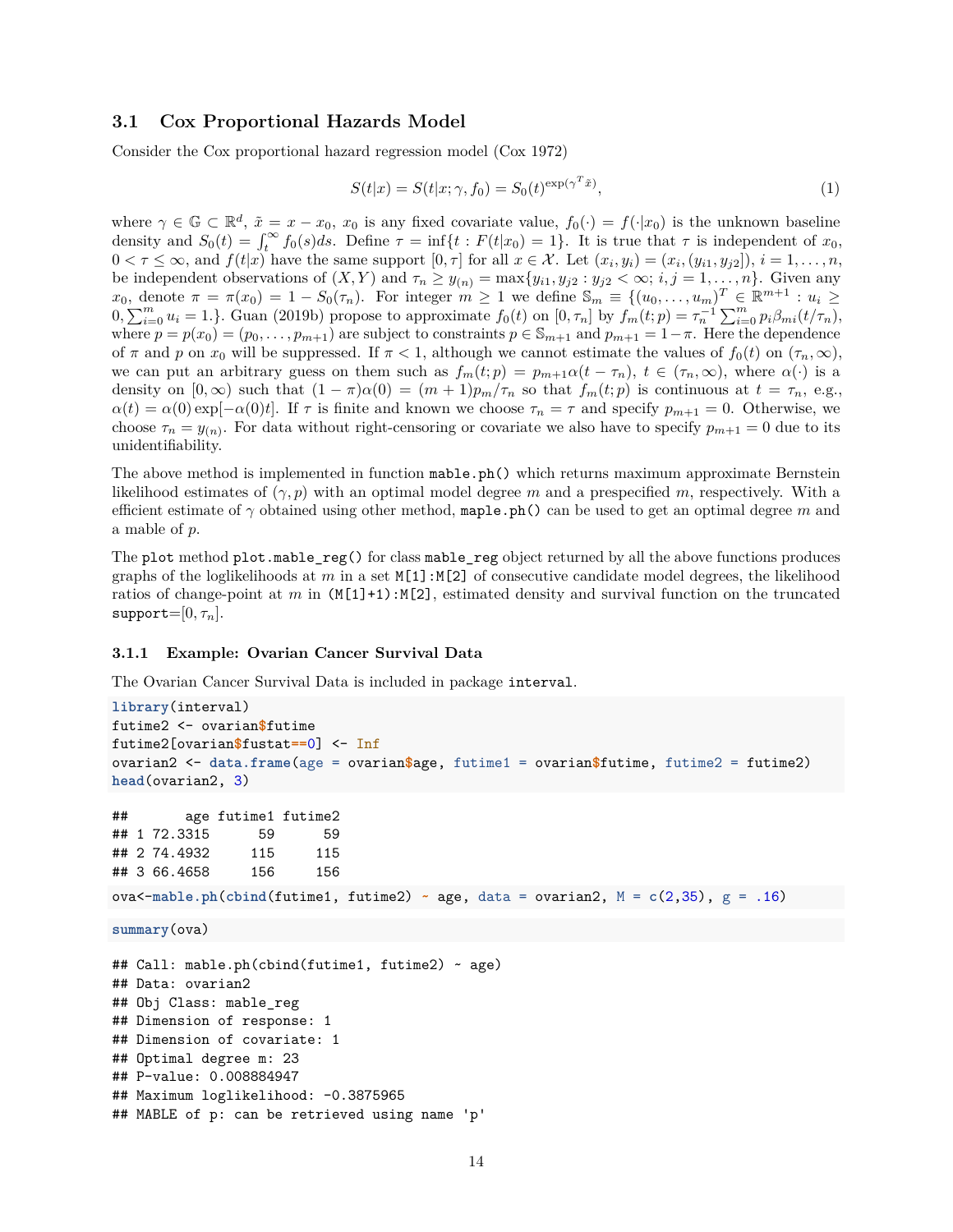```
##
## Estimate Std.Err Z value Baseline x0
## age 0.17665 0.01218 14.50256 38.893
##
## Note: the optimal model degree is selected by the method of change-point.
op <- par(mfrow = c(2,2))
plot(ova, which = "likelihood")
plot(ova, which = "change-point")
plot(ova, y=data.frame(c(60)), which="survival", type="l", xlab="Days", main="Age = 60")
plot(ova, y=data.frame(c(65)), which="survival", type="l", xlab="Days", main="Age = 65")
```
**par**(op)

Alternatively we can use mable.reg().

ova1 <- **mable.reg**(**cbind**(futime1, futime2) **~** age, data = ovarian2, M = **c**(2,35))

## <span id="page-14-0"></span>**3.2 Accelerated Failure Time Model**

The AFT model can be specified as

<span id="page-14-1"></span>
$$
f(t \mid x) = f(t \mid x; \gamma) = e^{-\gamma^T x} f(te^{-\gamma^T x} \mid 0), \quad t \in [0, \infty),
$$
 (2)

where  $\gamma \in \mathbb{G} \subset \mathbb{R}^d$ . Let  $\gamma_0 \in \mathbb{G}$  be the true value of  $\gamma$ . The AFT model [\(2\)](#page-14-1) is equivalent to

$$
S(t \mid x; \gamma) = S(te^{-\gamma^T x} \mid 0), \quad t \in [0, \infty).
$$

Thus this is actually a scale regression model. The AFT model can also be written as linear regression  $\log(T) = \gamma^T x + \varepsilon$ . It is clear that one can choose any  $x_0$  in X as baseline by transform  $\tilde{x} = x - x_0$ . If  $f(t | 0)$ has support  $[0, \tau_0)$ ,  $\tau_0 \leq \infty$ , then  $f(t | x)$  has support  $[0, \tau_0 e^{\gamma_0^T x}]$ . We define  $\tau = \max{\{\tau_0 e^{\gamma_0^T x} : x \in \mathcal{X}\}}$  if  $\tau_0 < \infty$  and  $\tau = \infty$  otherwise. The above AFT model can also be written as

$$
f(t \mid x; \gamma) = e^{-\gamma^T x} f_0(t e^{-\gamma^T x}), \quad S(t \mid x; \gamma) = S_0(t e^{-\gamma^T x}),
$$

where  $f_0(t) = f(t | 0)$  and  $S_0(t) = S(t | 0) = \int_t^\infty f_0(u) du$ .

As in Cox PH model, we choose  $\tau_n > y_{(n)} = \max\{y_{i1}, y_{j2} : y_{j2} < \infty; i, j = 1, \ldots, n\}$  so that  $S(\tau_n)$  and  $\max_{x \in \mathcal{X}} S(\tau_n | x)$  are believed very small. Then we approximate  $f_0(t)$  and  $S_0(t)$  on  $[0, \tau_n]$ , respectively, by

$$
f_0(t) \approx f_m(t; p) = \frac{1}{\tau_n} \sum_{j=0}^m p_j \beta_{mj} \left(\frac{t}{\tau_n}\right), \quad t \in [0, \tau_n];
$$
  

$$
S_0(t) \approx S_m(t; p) = \sum_{j=0}^m p_j \bar{B}_{mj} \left(\frac{t}{\tau_n}\right), \quad t \in [0, \tau_n],
$$

where  $S_m(\infty; p) = 0$ , and  $p = (p_0, \ldots, p_m)^T \in \mathbb{S}_m$ . Then  $f(t | x; \gamma)$  and  $S(t | x; \gamma)$  can be approximated, respectively, by

$$
f_m(t \mid x; \gamma, p) = e^{-\gamma^T x} f_m \left( t e^{-\gamma^T x}; p \right)
$$
  
= 
$$
\frac{e^{-\gamma^T x}}{\tau_n} \sum_{j=0}^m p_j \beta_{mj} \left( e^{-\gamma^T x} \frac{t}{\tau_n} \right), \quad t \in [0, \tau_n e^{\gamma^T x}];
$$
 (3)

$$
S_m(t \mid x; \gamma, p) = S_m\left(te^{-\gamma^T x}; p\right)
$$
  
= 
$$
\sum_{j=0}^m p_j \bar{B}_{mj}\left(e^{-\gamma^T x} \frac{t}{\tau_n}\right), \quad t \in [0, \tau_n e^{\gamma^T x}].
$$
 (4)

Guan [\(2019c\)](#page-17-9)'s proposal is implemented by functions  $\texttt{mable}.\texttt{aft}()$  and  $\texttt{maple}.\texttt{aft}()$ .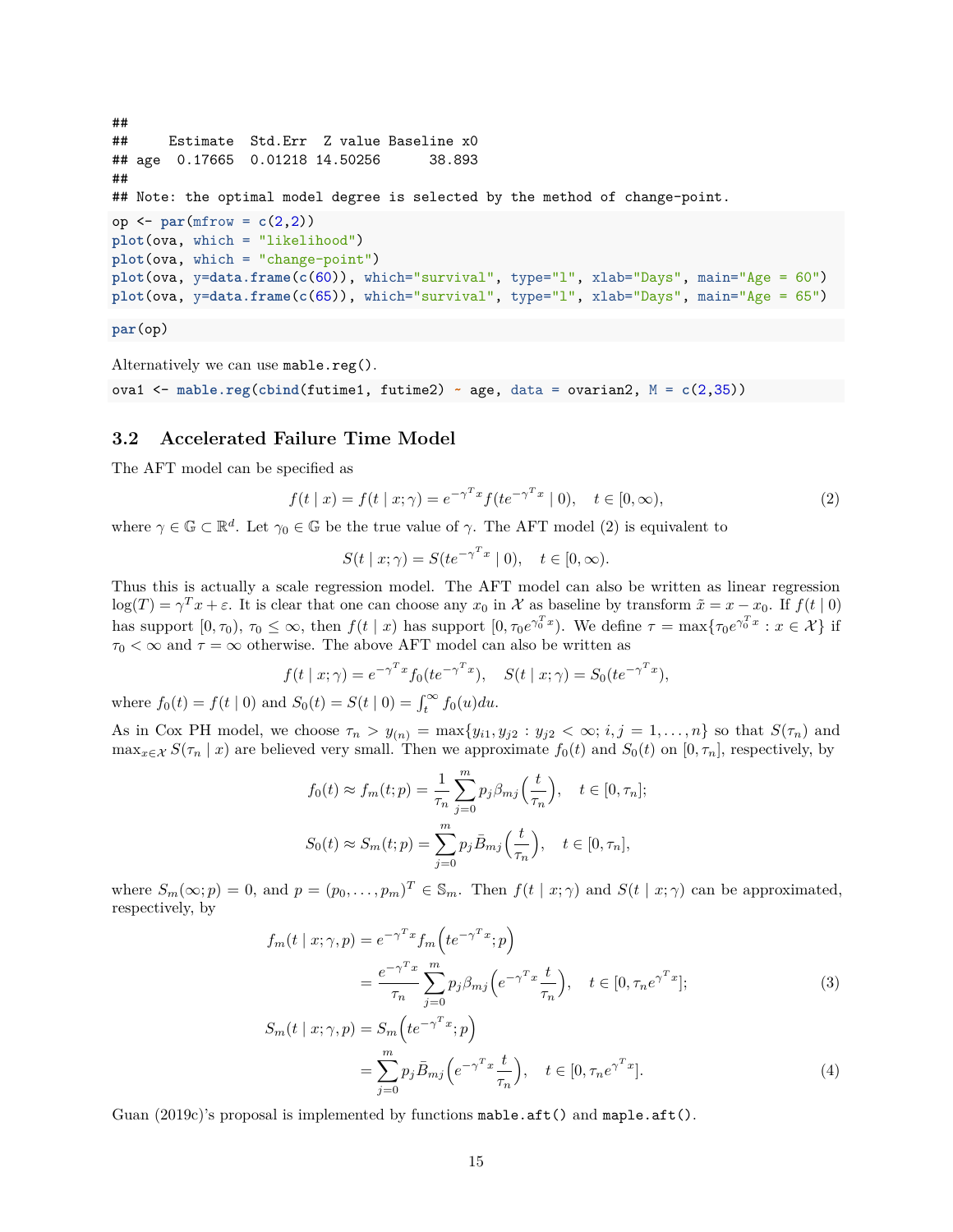







Figure 8: Ovarian Cancer Data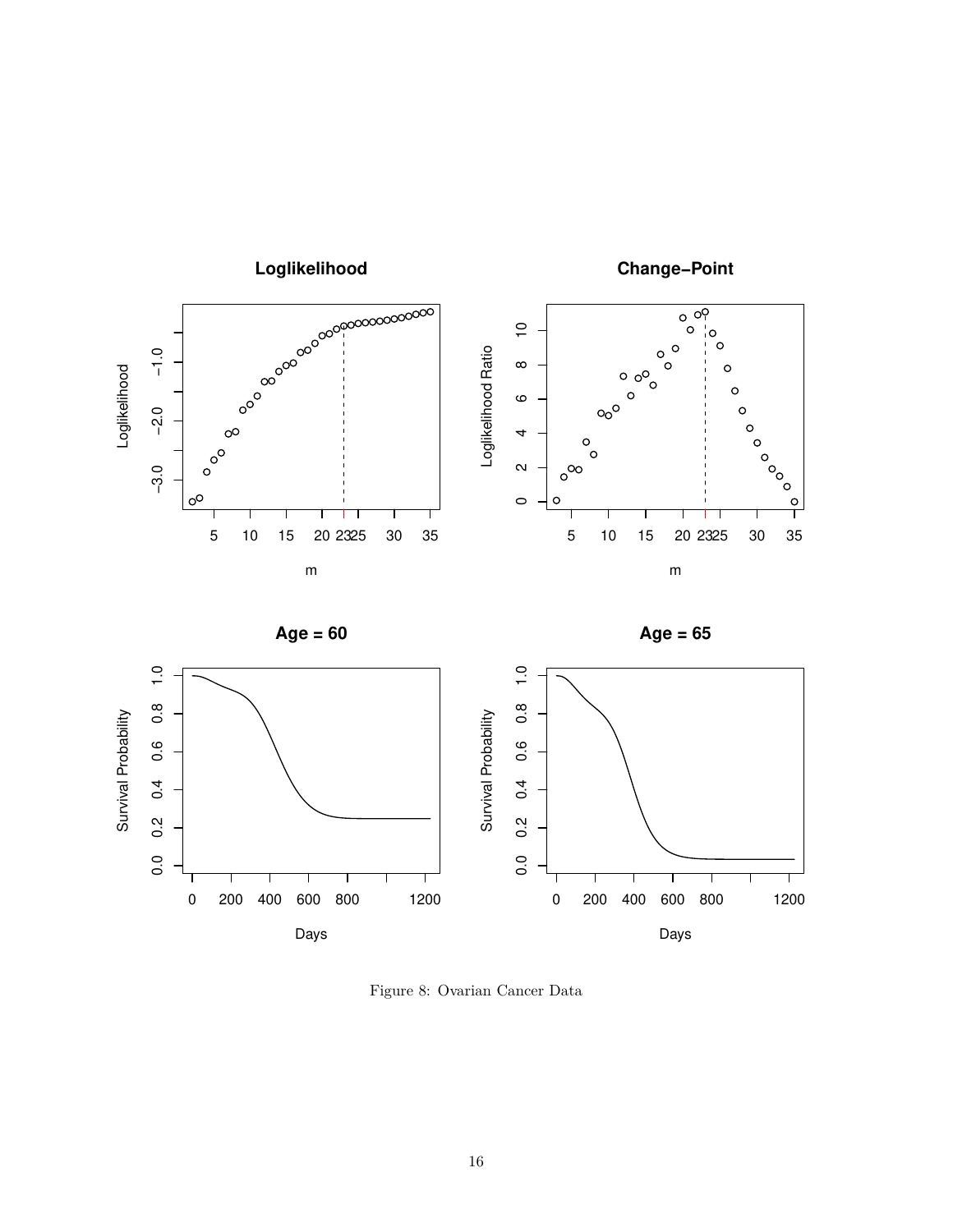#### <span id="page-16-0"></span>**3.2.1 Example: Breast Cosmesis Data**

```
library(interval)
data(bcos)
bcos2 <- data.frame(bcos[,1:2], x = 1*(bcos$treatment == "RadChem"))
g <- -0.41 # Hanson and Johnson 2004, JCGS
aft.res<-mable.aft(cbind(left, right) ~ x, data = bcos2, M =c(1, 30), g, tau =100, x0=1)
## Warning in mable.aft(cbind(left, right) \sim x, data = bcos2, M = c(1, 30), :
## The maximum candidate degree has been reached
## with a p-value of the change-point 0.000380.
summary(aft.res)
## Call: mable.aft(cbind(left, right) ~ x)
## Data: bcos2
## Obj Class: mable_reg
## Dimension of response: 1
## Dimension of covariate: 1
## Optimal degree m: 5
## P-value: 0.0003802489
## Maximum loglikelihood: -144.4767
## MABLE of p: can be retrieved using name 'p'
##
## Estimate Std.Err Z value Baseline x0
## x -0.381874 0.094206 -4.053588 1
##
## Note: the optimal model degree is selected by the method of change-point.
op <- par(mfrow = c(1,2), lwd = 1.5)
plot(x = aft.res, which = "likelihood")plot(x = aft.res, y = data.frame(x = 0), which = "survival", type = "l", col = 1,main = "Survival Function")
plot(x = aft.res, y = data.frame(x = 1), which = "survival", lty = 2, col = 1, add = TRUE)legend("bottomleft", bty = "n", lty = 1:2, col = 1, c("Radiation Only",
    "Radiation and Chemotherapy"), cex = .7)
par(op)
Alternatively we can use mable.reg().
aft.res1 <- mable.reg(cbind(left, right) ~ x, data = bcos2, 'aft', M = c(1, 30),
     tau=100, x0=1)
```
## Warning in mable.aft(formula, data, M, g, tau, x0, controls, progress): ## The maximum candidate degree has been reached ## with a p-value of the change-point 0.000380.

# <span id="page-16-1"></span>**References**

<span id="page-16-4"></span>Cox, D. R. 1972. "Regression Models and Life-Tables." *J. Roy. Statist. Soc. Ser. B* 34: 187–220.

<span id="page-16-3"></span>Finkelstein, Dianne M., and Robert A. Wolfe. 1985. "A Semiparametric Model for Regression Analysis of Interval-Censored Failure Time Data." *Biometrics* 41 (4): 933–45.

<span id="page-16-2"></span>Guan, Zhong. 2016. "Efficient and Robust Density Estimation Using Bernstein Type Polynomials." *Journal*